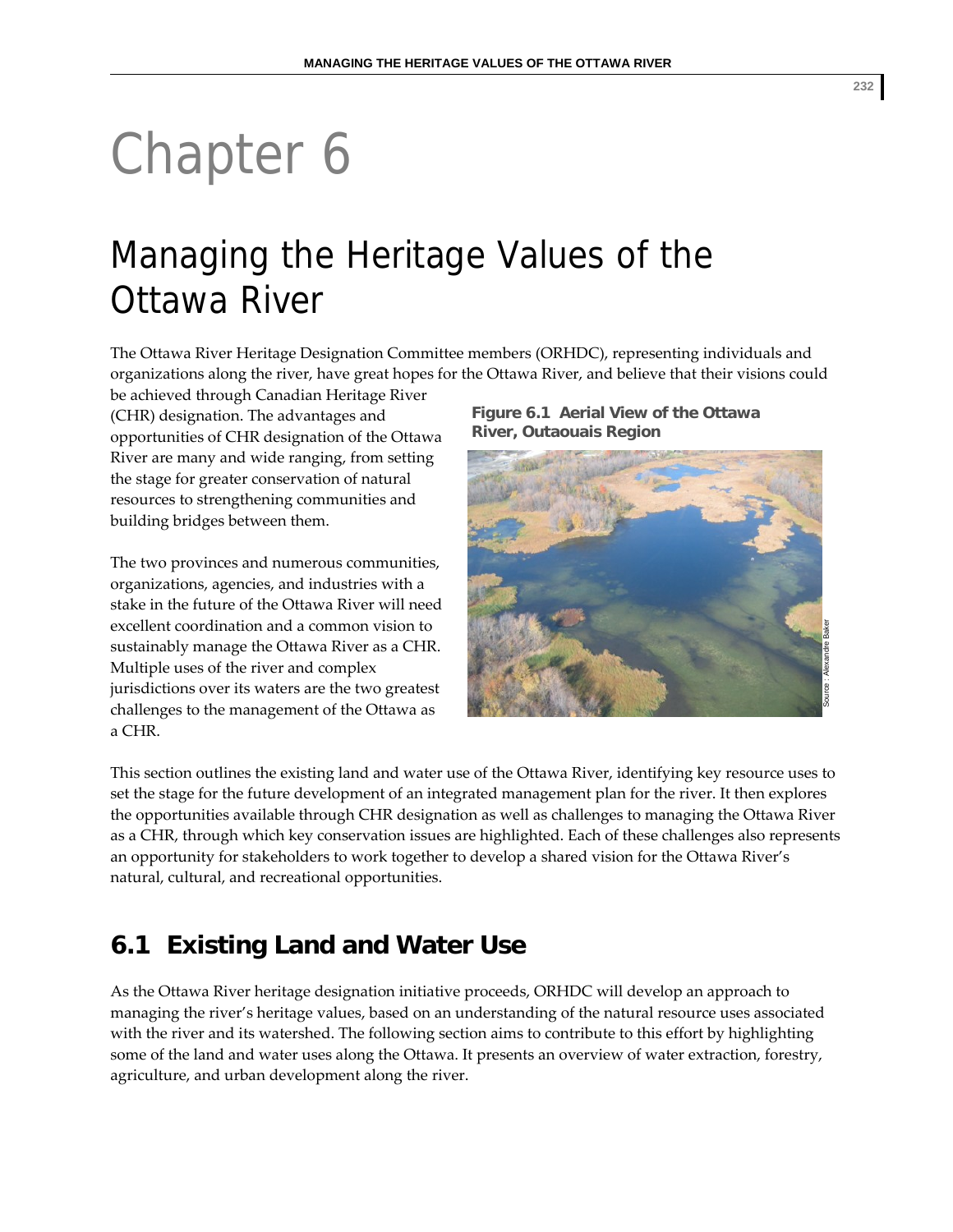# **6.1.1 Water Extraction**

#### **Small Scale Domestic Use**

Before water supply support systems were introduced in Canada, residents relied upon local wells or nearby ponds, creeks, or rivers as sources of water. Early European settlers relied upon water from the Ottawa River and its tributaries for domestic use. For many decades, such easy access to fresh drinking water (and for much of the year, to ice cut in winter) contributed to the valley's development.

Today, some residents still rely on private wells. The exact number for the entire river is unknown, though Haxton and Chubbuck indicate that between La Passe and Rapides‐des‐Joachims, over 1000 homes and cottages are outside areas served by a piped water supply (Haxton and Chubbuck 46).

#### **Groundwater**

Groundwater provides much of the water used for residential and agricultural purposes along the Ottawa River. It also moves nutrients to vegetation and provides flow to streams. Groundwater is stored in and moves through porous sand and gravel and porous or fractured bedrock (aquifers). Aquifers are recharged by rainwater or snowmelt from the ground surface. However, throughout much of the Ottawa Valley, an impervious blanket (aquitard) of Champlain Sea silt and clay limits aquifer recharge. Excessive pumping of groundwater can therefore deplete aquifers.

Slow flow rates and long residence times in aquifers cause groundwater quality to be controlled by the chemical composition of the aquifer. Pyrite‐bearing rocks yield water with a rotten‐egg odour. Water from salt‐rich Champlain Sea sediments can be saline. When calcium and magnesium dissolve from limestone and dolostone, they produce what is known as hard water (Geoscape Canada: "Ottawa – Land Use").

#### **Municipal Water Extraction**

As Canadian communities grew, houses were constructed farther from rivers, so settlers no longer had convenient access to river water. In addition, as the population along the Ottawa River rose, so too did river pollution, particularly as a result of debris from the lumber industry. A need for municipal storage reservoirs developed.

There are a large number of municipal drinking water systems serving the communities along the Ottawa River. These include ones at Fort Coulonge, Deep River, Petawawa's Canadian Forces Base, Pembroke, Bryson, and Campbell's Bay (Haxton and Chubbuck 43 and 46). Of course, they also include facilities such as the purification plants at Britannia and Lemieux Island that service the city of Ottawa.

#### **Industrial Water Extraction**

Water is also extracted from the Ottawa River for industrial purposes. For example, between La Passe and Rapides‐des‐Joachims, industrial water intakes include the Petawawa Golf Club, County of Renfrew Roads Department, Commonwealth Paper Mill, Deep River Golf Course, Chalk River Laboratories, and the Nuclear Power Demonstrator at Chalk River (Haxton and Chubbuck 46). There were no municipal or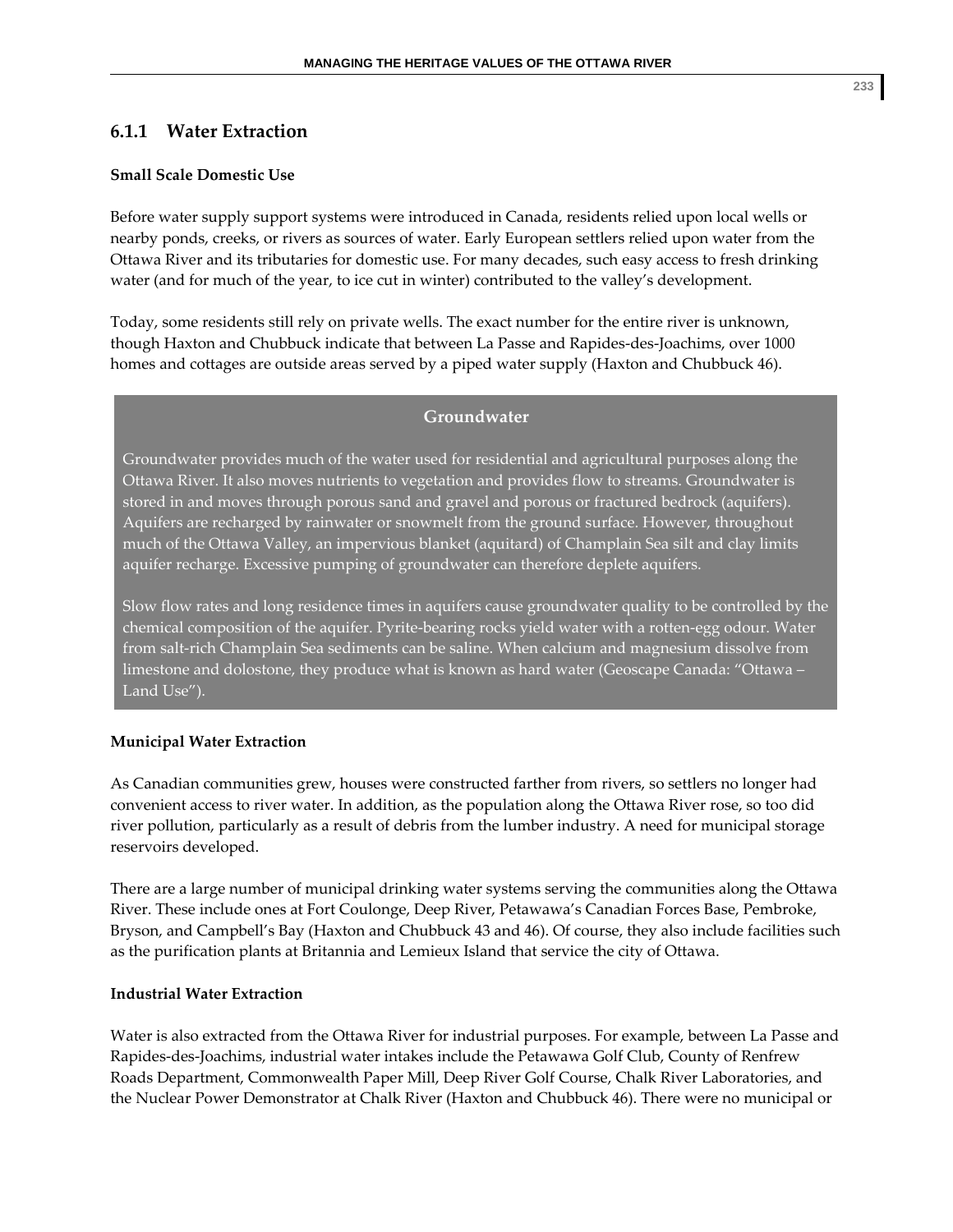industrial water intakes identified in the stretch between the Des Joachims and Otto Holden Generating Stations (Haxton and Chubbuck 53).

# **6.1.2 Urbanisation and Shoreline Development**

In the 20th century, urban areas around the world expanded greatly at the expense of natural areas and agricultural land. This is true of many communities along the shores of the Ottawa River, where, in many cases, towns and cities continue to occupy an increasing portion of the land. Managing this development has become a priority for municipalities.

The City of Ottawaʹs growth, for example, has been managed by the National Capital Commission (NCC), and greatly affected by the NCC's Greenbelt, almost 20 000 hectares of publicly owned lands in a rural setting.The founding purpose of the NCC was to keep in check the urban sprawl occurring in other cities of North America.

Shoreline development refers here to built structures near the river's shore and to other significant alterations of the shoreline for residential, commercial, industrial, or recreational purposes. Shoreline development along the Ottawa River must be carefully

**Figure 6.2 Urban Development Along the Ottawa River** 



managed if communities wish to ensure the health of the river's natural systems.

The following section highlights some of the key developments along the Ottawa River, with particular attention to shoreline development, beginning with the river's source at Lake Capimitchigama and following it to its confluence with the Saint Lawrence. Table 6.1 gives an overview of the differing land uses per section of river.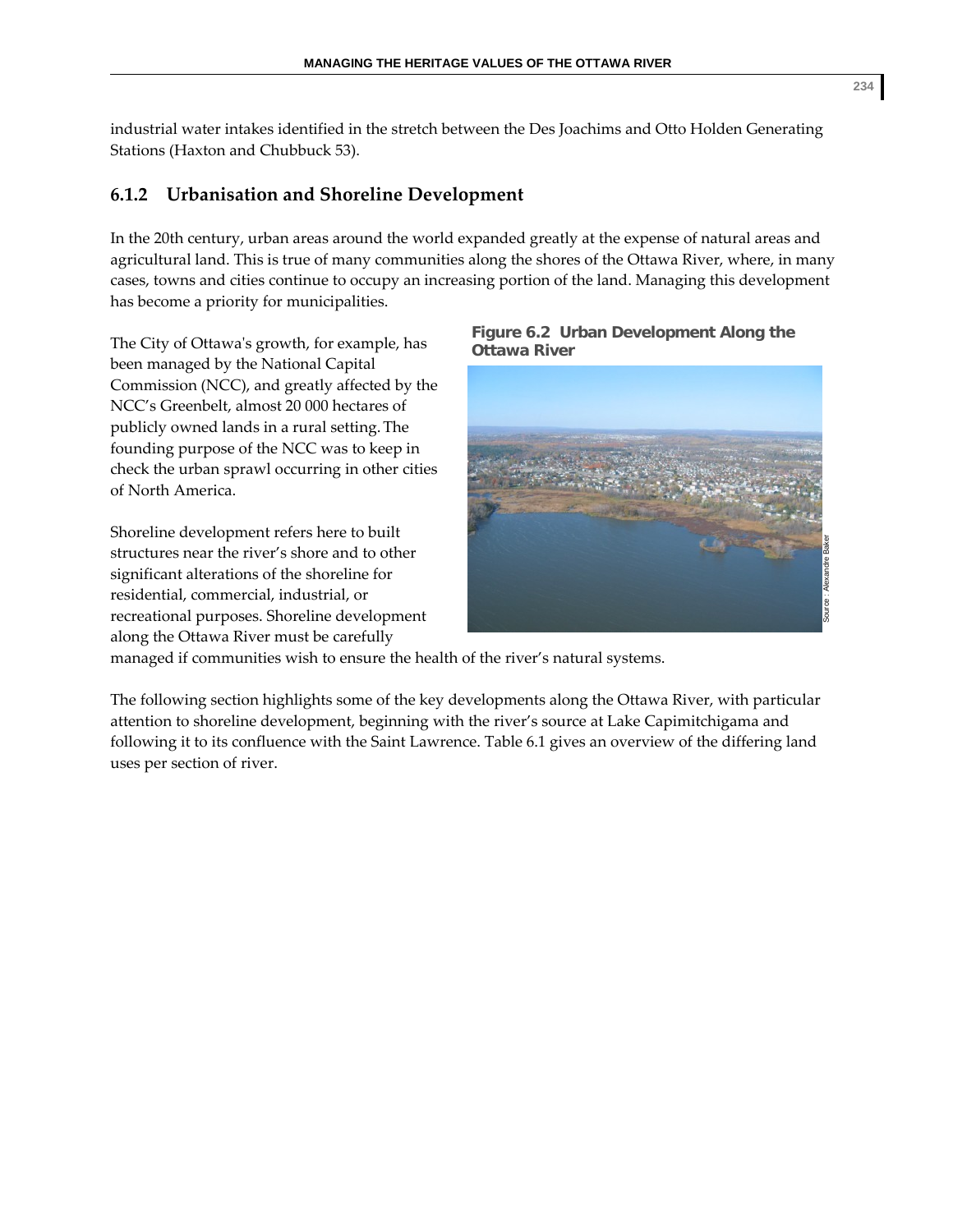| Section of the<br><b>River</b> | <b>Tributary</b>     | Area of Sub-<br>Basin ( $km^2$ ) | % Forest | %<br><b>Agriculture</b> | % Built-up<br>Area | % Open<br>Water |
|--------------------------------|----------------------|----------------------------------|----------|-------------------------|--------------------|-----------------|
| <b>Lac Dollard</b>             | Rideau               | 4232                             | 34.6     | 59.3                    | 2.4                | 3.7             |
| des Ormeaux                    | Gatineau             | 24581                            | 92.2     | 2.1                     | 0.2                | 5.6             |
|                                | Lièvre               | 10650                            | 94.2     | 3.6                     | 0.1                | 2.1             |
|                                | <b>Petite Nation</b> | 2717                             | 91.5     | 5.8                     | 0.0                | 2.8             |
|                                | South Nation         | 5697                             | 22.7     | 77.0                    | 0.0                | 0.3             |
|                                | Rouge                | 7977                             | 95.6     | 3.6                     | 0.3                | 0.2             |
| Subtotal                       |                      | 55854                            |          |                         |                    |                 |
|                                | <b>Bonnechere</b>    | 4662                             | 79.1     | 18.8                    | 0.0                | 2.1             |
| Lac des Chats                  | Madawaska            | 9094                             | 96.5     | 0.9                     | 0.0                | 2.6             |
|                                | <b>Mississippi</b>   | 4632                             | 71.0     | 27.1                    | 0.1                | 1.8             |
| Subtotal                       |                      | 18388                            |          |                         |                    |                 |
| <b>Allumette</b>               | Petawawa             | 4402                             | 97.3     | 0.2                     | 0.0                | 2.5             |
| Lake/Lac Coulonge Noire        |                      | 2744                             | 96.4     | 1.5                     | 0.0                | 2.1             |
|                                | Coulonge             | 5406                             | 98.5     | 0.6                     | 0.0                | 0.9             |
| Subtotal                       |                      | 12552                            |          |                         |                    |                 |
|                                | Mattawa              | 5827                             | 97.6     | 0.0                     | 0.6                | 1.8             |
| <b>Holden Lake</b>             | Dumoine              | 4483                             | 96.3     | 0.0                     | 0.0                | 3.7             |
| Subtotal                       |                      | 10310                            |          |                         |                    |                 |

| Table 6.1 | Mean Percentage of Land Use Class Per Tributary Sub-basin of the Ottawa |
|-----------|-------------------------------------------------------------------------|
|           | River                                                                   |

Source: Haxton and Chubbuck 23

Shoreline development is linked to population density. Table 6.2 provides the populations of the main communities along the Ottawa River.

| Table 6.2 | The Main Communities Along the Ottawa River: 1961 and 1996 Populations by |
|-----------|---------------------------------------------------------------------------|
|           | <b>River Reach</b>                                                        |

| <b>City</b>    | 1961    | 1996    | % Change |
|----------------|---------|---------|----------|
| Carillon       | 427     | 258     | $-40$    |
| Hawkesbury     | 8661    | 10,162  | 17       |
| Rockland       | 3037    | 8070    | 165      |
| Hull           | 56,929  | 62,339  | 10       |
| Ottawa         | 303,395 | 542,462 | 79       |
| Arnprior       | 5474    | 7113    | 30       |
| Campbell's Bay | 1024    | 874     | $-15$    |
| <b>Bryson</b>  | 537     | 753     | 40       |
| Fort Coulonge  | 1823    | 1716    | -6       |
| Pembroke       | 16,791  | 14,177  | $-16$    |
| Petawawa       | 4509    | 6540    | 45       |
| Deep River     | 5377    | 4491    | $-35$    |
| Mattawa        | 3314    | 2281    | $-31$    |
|                |         |         |          |

Source: Haxton and Chubbuck 23

Between the river's source at Lake Capimitchigama and Lake Temiskaming, there is very little development. This section of the river, exclusively within Quebec, is significantly altered by three large reservoirs: Cabonga, Dozois, and Decelles.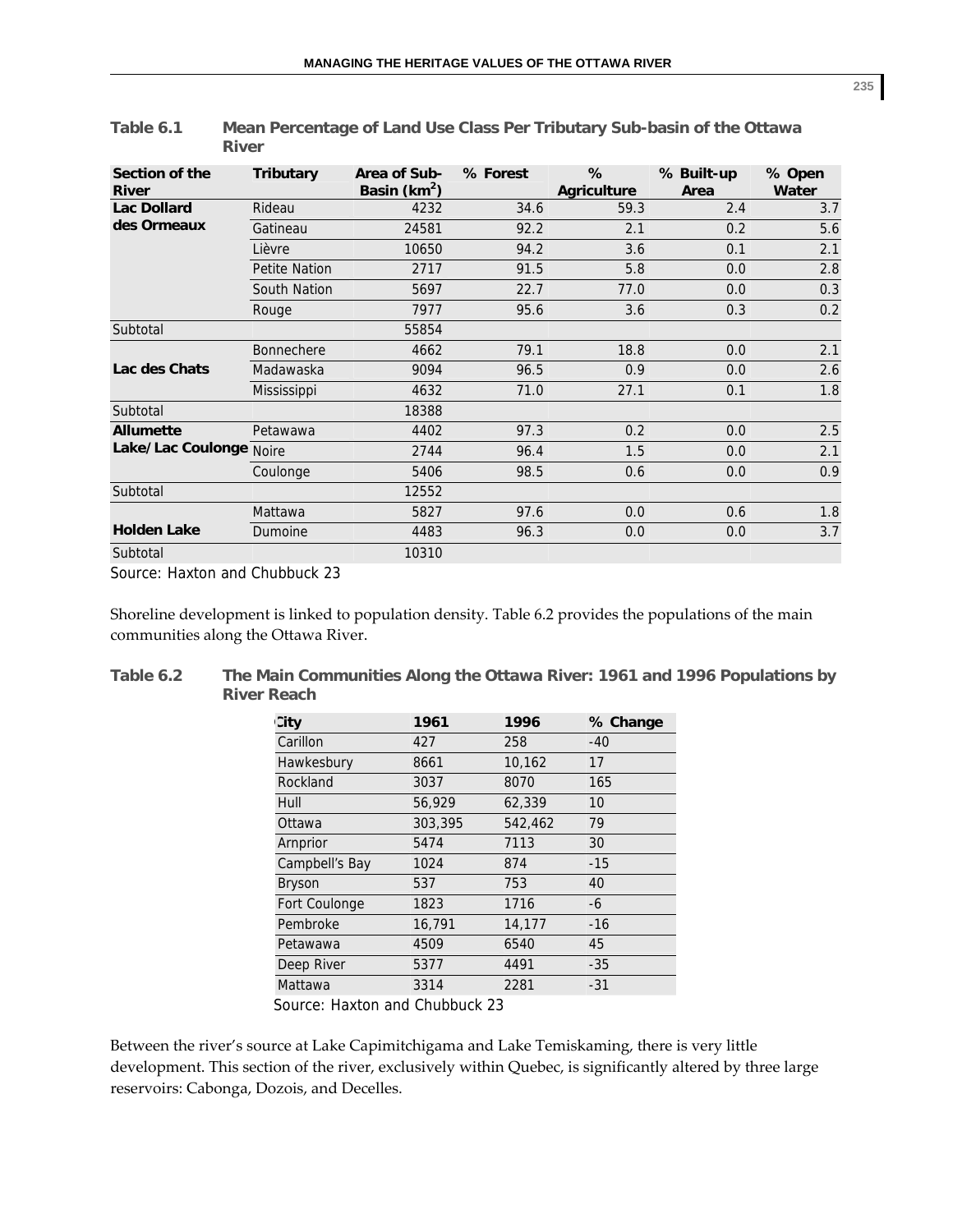Along the shores of Lake Temiskaming, there is some limited development. Notre Dame du Nord, Quebec, at the tip of Lake Temiskaming, has a population of roughly 1, 250, and Ville Marie, on the eastern shore of the lake, of roughly 2 855 (Société de développement du Témiscamingue). Specific information on shoreline development in these communities is not available. Developed areas in this stretch of the river include the town of Cobalt, Ontario with a population of roughly 10,200 (Statistics Canada), and the city of Temiskaming Shores, Ontario. Temiskaming Shores is the result of a recent amalgamation of the communities of New Liskeard, Haileybury, and Dymond. Its population is slightly over 10,000.

Further downriver, between Lake Temiskaming and the municipality of Rapides‐des‐Joachims, there is still relatively little shoreline development (Haxton and Chubbuck 58). Mattawa, a post founded by the Hudson's Bay Company in 1837, is the largest town in this region, and the  $10<sup>th</sup>$  largest in population along the river. This community's population has been declining since 1961. In this stretch, there is little to no development along the Quebec shoreline, whereas the Highway 17 corridor extends along the Ontario side of the river as far north as Mattawa. Several small communities, such as Deux‐Rivières and Bissett Creek, are located in this stretch. The built‐up area of the Mattawa sub‐basin is somewhat higher than most other reaches of the river, and represents 0.6% of the Mattawa River sub‐basin (Haxton and Chubbuck 53).

Between Rapides‐des‐Joachims and La Passe, the cities of Pembroke and Petawawa represent significant development along the Ontario shore of the Ottawa River. Other towns in this stretch of the river include Fort Coulonge, Waltham Station, Chapeau, and Deep River. Since 1961, some communities have experienced a population decline, such as Fort Coulonge, Deep River, and Pembroke, while others have experienced an increase, such as Petawawa (Haxton and Chubbuck 46).

In conjunction with the recently completed marine bypass system around Des Joachims Generating Station, the Corporation Passe des Rapides has proposed a tourist development plan for the island adjacent to Rapides‐des‐Joachims (Haxton and Chubbuck 46). On the Quebec side, development is quite heavy on the shoreline of Upper Allumette Lake between Petawawa and Pembroke. On the Ontario side, it is equally heavy between Petawawa and Moore's Beach downstream of Pembroke. The region's sandy beaches have resulted in numerous recreational buildings and heavy boating activities.

Further downriver, between La Passe Dam and Chenaux, population in some of the communities has declined since 1961, such as Campbell's Bay. Other communities in this stretch, however, have experienced an increase in population. At least three commercial white water rafting outfitters run expeditions on this section of the river. Two of these have lodges at Byces Point (Haxton and Chubbuck 43).

Most of the Ontario shoreline between Chenaux Dam and Chats Falls is privately owned and occupied by over 450 cottages and homes. Year round cottage habitation is increasing in this region. Since 1961, Arnprior, another major user of the river, has experienced a 30% population increase.There is little shoreline development in this reach of the river. However, there are ongoing proposals for large‐scale works, including marinas, beaches, utilities, and waste treatment plants. There is a proposed boat bypass at the northernmost dam at Chats Falls on the Quebec side, with another proposed bypass through Fitzroy Harbour and Vagerge Point (Haxton and Chubbuck 36).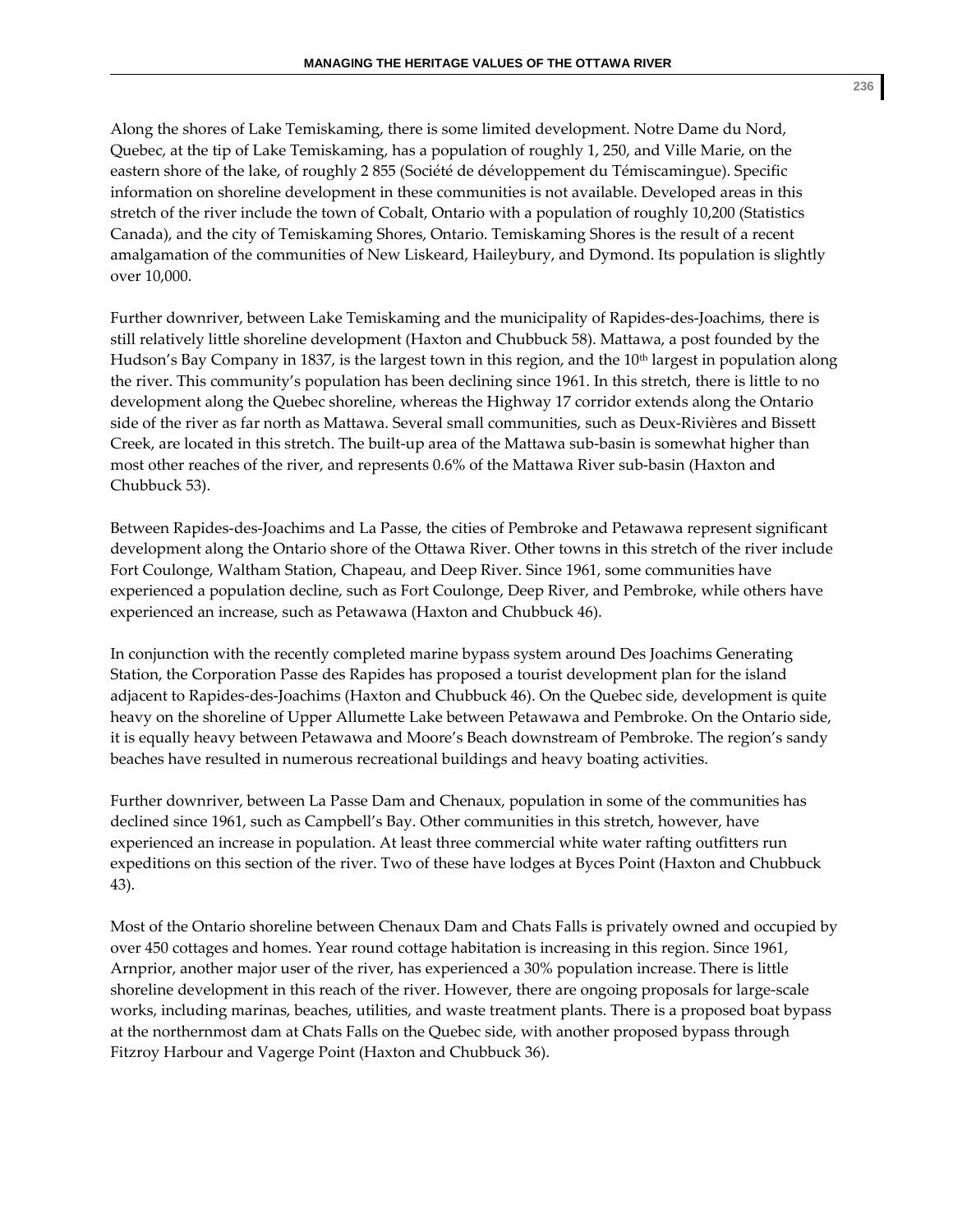The National Capital Region, including the cities of Ottawa and Hull, is by far the area of the most concentrated development in the Ottawa River watershed. Both of these cities have a long history of settlement, and in addition, have experienced population increases since 1961. The former municipalities of Nepean and Aylmer also represent areas of concentrated population (Haxton and Chubbuck 27).

The stretch of the river between Chaudiere Falls and Carillon is bordered by several large towns, including Cumberland, Rockland, Gatineau, Hawkesbury, and Grenville. Since 1961, some of these communities have experienced a decline in population, such as Carillon, while others have increased in size, such as Hawkesbury and Rockland. Overall, in comparison to the entire river, this section has a high percentage of built-up areas. For example, 2.4% of the Rideau River sub-basin is developed land (Haxton and Chubbuck 17).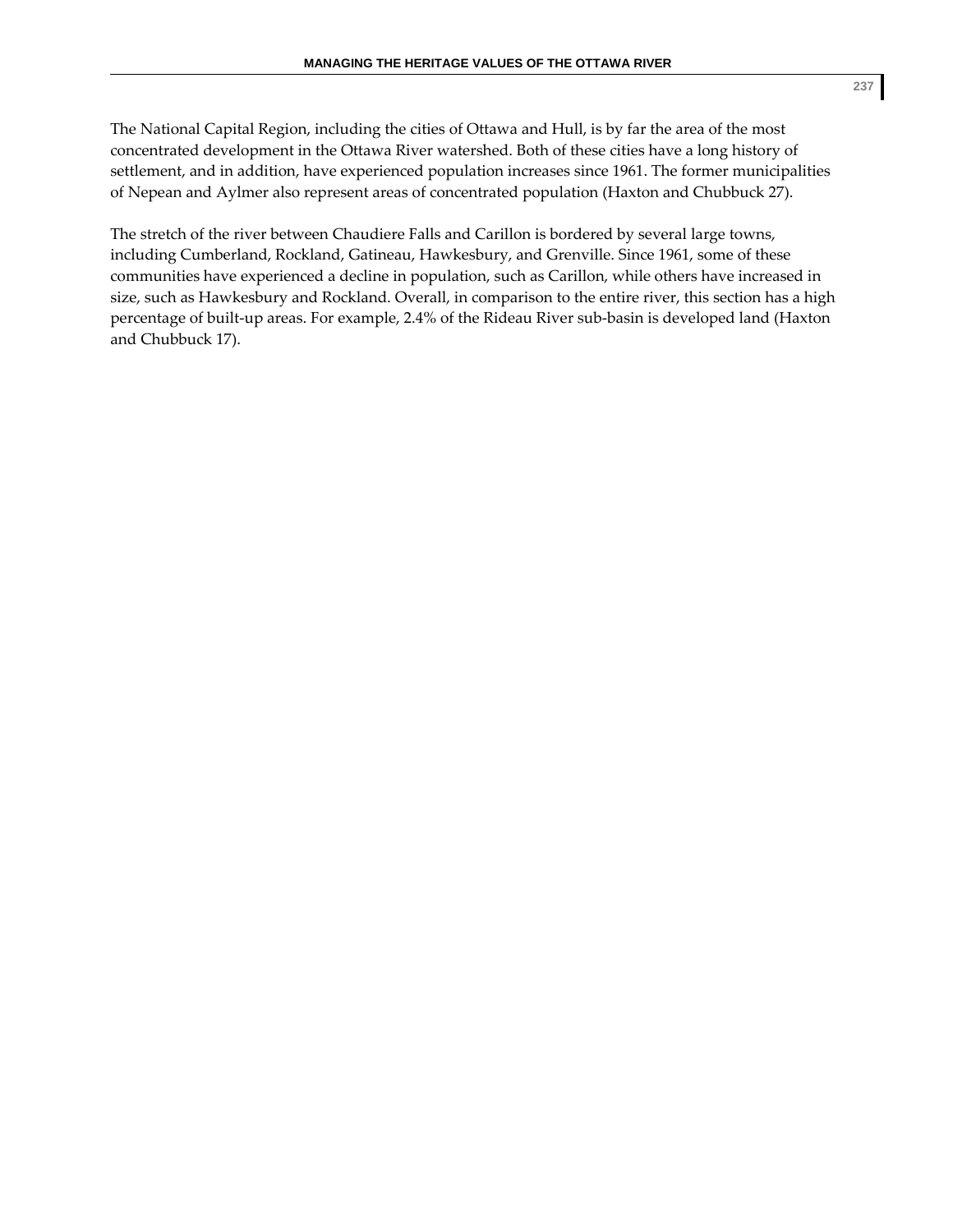# **6.1.3 Industry**

Some land is used for industrial purposes along the Ottawa River, and many of industries rely on the river's water for their operations. Atomic Energy Canada Limited (AECL) has its major research facility, Chalk River Laboratories, on the Ontario shore of the river. A Canadian forces base lies between AECL and Petawawa. Bryson and Portage‐du‐Fort have pulp and paper mills (Haxton and Chubbuck 43). The town of Braeside, with its Tembec mill, is a major water user (Haxton and Chubbuck 36). Industries between Chaudiere Falls and Chats Falls include Goldie Mohr Construction and M.G. MacDonald (Haxton and Chubbuck 27). Four pulp and paper mills, including J. MacLaren in Thurso and Masson, Canadian International Paper in Gatineau, and E.B. Eddy Paper in Hull, currently operate along the north shoreline between Carillon and Chaudiere Falls. Others are no longer in operation: Canadian International Paper shut down its Hawkesbury mill in 1982, Eddy discontinued its pulping operations in 1972, and log drives ceased in the Ottawa River in 1990 (Haxton and Chubbuck 17).

# **6.1.4 Agriculture**

The underlying geological material along the Ottawa River determines how suitable the valley's land is for agriculture. Nutrient‐rich silt and clay soils along the lower stretches of the Ottawa River Valley are highly productive as long as surface drainage is adequate. Networks of long drainage ditches are therefore common in these areas. Till that has a fine‐grained matrix is also nutrient‐rich, and retains moisture well. Farms on till often have rock fences or piles built from boulders pulled from the fields.

In contrast, sandy soils may be low in nutrients and retain moisture poorly, making them poor agricultural soils. For example, in the Bourget‐Plantagenet area, abandoned farms on the dry sand plain of the early Ottawa River have been turned into pine plantations, and are now a public recreation forest (Geoscape Canada: "Ottawa – Land Use").

## **Upper and Middle Ottawa River**

In the upper and middle stretches of the Ottawa River, agricultural land use is limited. For example, between Allumette Lake and Lac Coulonge, agricultural land use accounts for only 0.2 to 1.5% of the land use for each of the three principal tributary sub-basins (the Petawawa, Coulonge, and Noire rivers) (Haxton and Chubbuck 46).

The poorly drained soils of the upper stretches of the Ottawa River are not conducive to grain cultivation. For instance, the most important agricultural use of the land in the Abitibi‐Témiscamingue Administrative Regions is the farming of fodder to support cattle, dairy, poultry, sheep, and pork farms. Horticulture also occurs in this region. In the MRC of Abitibi, Quebec, there are 23,630 ha of agriculturally productive land (Hydro Québec: Bassin supérieur 5‐3).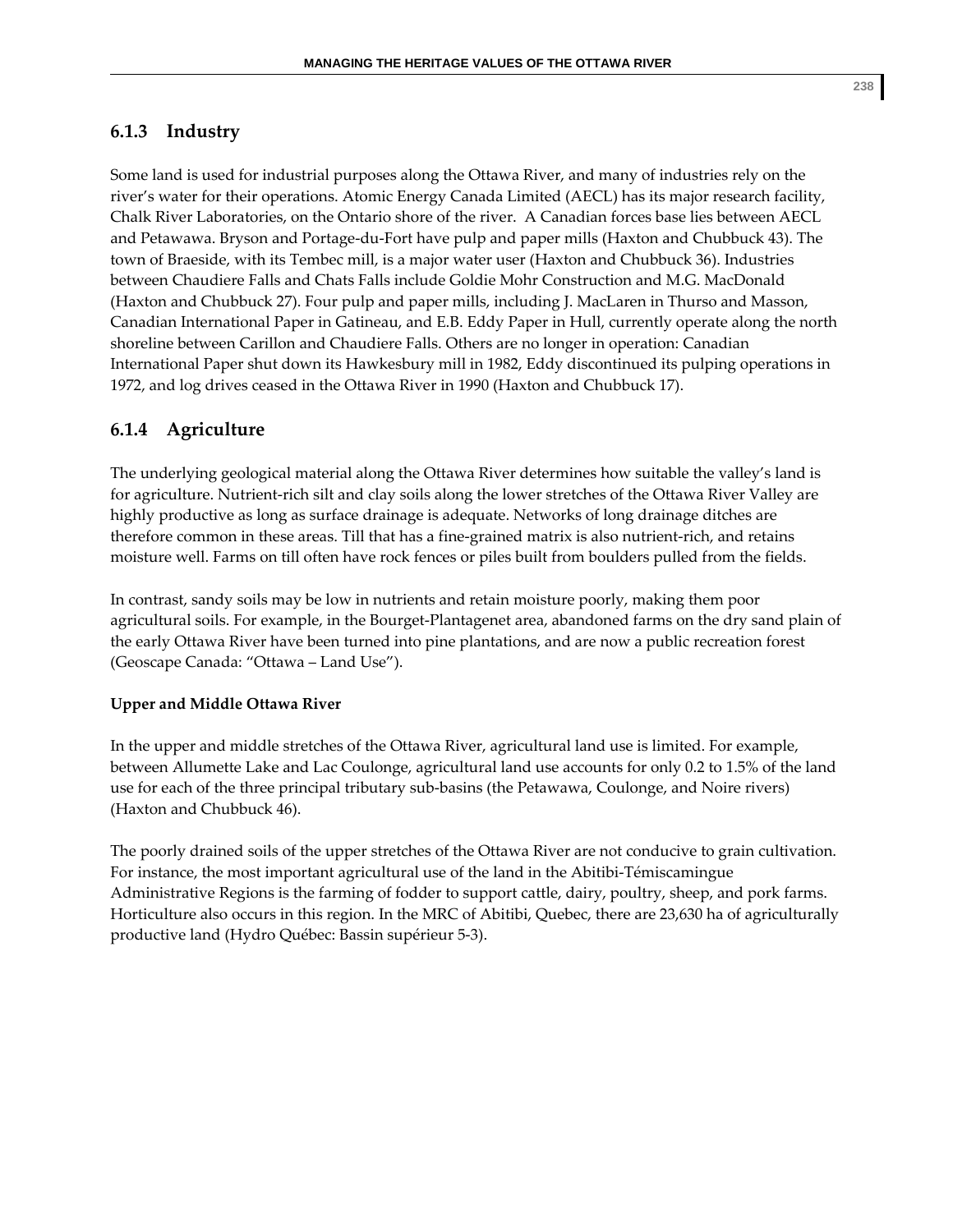#### **Lower Ottawa River**

Further downriver, an increasing percentage of the land is used for agricultural purposes. For example, the stretch of river between Chats Falls and Chenaux Dam is quite high in agricultural land use, with farmland comprising up to 27% of the Mississippi River sub‐basin (Haxton and Chubbuck 36) and 77% of the land in the South Nation River sub‐basin (Haxton and Chubbuck 17).

This lower section of the river has a large number of dairy and beef farms, and also contains pork and poultry farms. For example, much of the cultivated land in the Outaouais Administrative Region supports the cattle and dairy industry. These lands are used to cultivate grain (8%), alfalfa (13%), and fodder (39%), with the remaining agricultural lands used as pastureland (24%). Most of the agricultural land in use in the Outaouais region is along the Ottawa's tributaries, the Gatineau, Petite‐Nation, and Coulonge Rivers. Overall, there has been a decline in the area of cultivated agricultural land (Hydro Québec: Bassin inférieur 5‐3).

## **6.1.5 Forestry**

In the Ottawa River Valley, exploitation of the river valley's forests has played an important role in shaping the development of the valley's economic, social, and cultural character. The region's forests continue to support pulp and paper as well as newsprint production plants in Ottawa River communities such as Masson, Buckingham, Thurso, Hull, and Temiskaming (Rivers, Inc.: "Ottawa River").

#### **Upper and Middle Ottawa River**

In the upper stretches of the river, forestry represents a major economic activity. For example, the Abitibi-

Témiscamingue and Nord‐du‐Quebec regions contribute 8.9% of Quebec's total pulp, paper, and paperboard production (Rivers, Inc.: "Ottawa River"). In Abitibi‐Témiscamingue, between 60% and 70% of the tree cover is comprised of coniferous trees. In the MRC of Abitibi, the main tree species are Balsam Fir (5%), Spruce (39%), Jack‐Pine (18%), Birch (7%), and Trembling Aspen (30%). Cedar and Hemlock are also exploited.

In the MRC of Abitibi, there are two tree nurseries, 20 sawmills, and one pulp and paper factory (in Amos). In the Vallée d'Or, there are 11 factories for transforming wood and 30 forestry companies. In Rouyn‐Noranda, there are 10 small factories for transformation and 14 forestry companies. In the Abitibi‐ Témiscamingue region, there were 10 primary transformation factories and 17 secondary transformation factories (Hydro Québec: Bassin supérieur 5‐3).

In Ontario, the Ottawa Valley Forest, representing the forests of Renfrew County, contains ten primary wood industries and over 100 forest products companies (OMNR *Healthy Forests* 7 and 24).

**Figure 6.3 Historic Logging** 

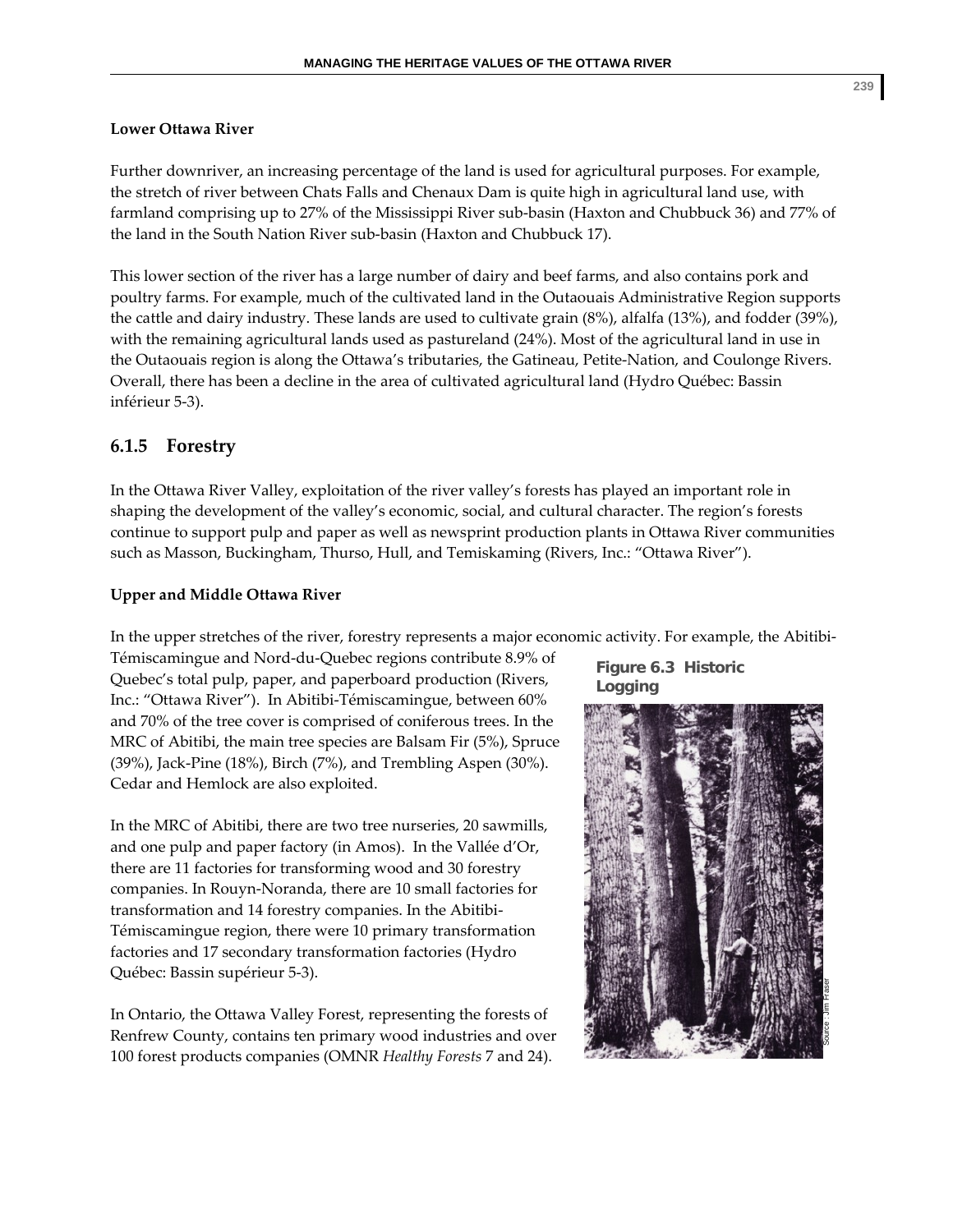Most of the infrastructure in the county was originally designed to meet the needs of the forest industry. The forest of Algonquin Provincial Park, called the Algonquin Forest, is managed by the Algonquin Forest Authority, and is the most important source of wood supply in eastern and central Ontario.

# **Lower Ottawa River**

The Outaouais region, including plants in Hull, Masson and Thurso, contributes 12.5% of the total Quebec pulp, paper and paperboard production.

Trees grown in the Outaouais region include Maple, Birch, Beech, and Poplar. In the north, there is a higher proportion of coniferous trees. In Pontiac, for example, 40% of the harvested forest is mixed, and another 20% is coniferous. Species harvested further north include Fir, Spruce, Cedar and Hemlock (Hydro Québec: Bassin inférieur 5‐2).

On the Ontario side, in Lanark County, south of the Ottawa Valley Forest and the Ottawa River, the Mazinaw‐Lanark Forest contains four primary wood industries (OMNR *Healthy Forests* 7). While the economy here has diversified considerably in recent years, the forest industry remains very active, particularly in its northern portion. Approximately 90% of lumber production in Lanark County is in the high-value sector, particularly maple.

In both Quebec and Ontario, sustainable forestry is practiced. An objective of the Ontario Ministry of Natural Resources (OMNR) is to ensure the long‐term health of the forest so that its benefits are available to future generations. To uphold these values, OMNR has implemented significant improvements in its forest management legislative and policy framework. For example, it has created opportunities to become involved in forest management planning. Also, the system for licensing forestry companies has undergone significant improvements. The CFSA (Crown Forest Sustainability Act), introduced in 1995, requires that an approved Forest Management Plan be in place before any forestry operations begin. Ontario's Living Legacy, announced in 1999, provides a land‐use strategy for Ontario's forests including the creation of new parks and protected areas (OMNR *Annual Report* vii).

# **6.1.6 Mineral Resource Extraction**

# **Mineral Extraction in the Upper Section of the Ottawa River Watershed**

The Canadian Shield offers rich deposits of minerals, including iron, nickel, silver, gold, copper, and zinc. The discovery of the Larder‐Cadillac Lake Fault at the beginning of the last century spurred the development of several communities along it, including Cadillac on the Ottawa River and also Rouyn-Noranda, Evain, Arntfield, and McWatters.

There are at least 276 mineral extraction sites in the general region of the Upper Ottawa Valley, with 65 mines (only four of which are active) in the Rouyn‐Noranda MRC and 211 (mainly sand quarries) in the Abitibi MRC. There are four mines active in the Rouyn‐Noranda MRC: Bouchard‐Hébèrt, Francoeur, Gallan, and Mouska. In the MRC of Vallée D'Or, there are four: Sigma, Croinor, Beaufor, and Louvicourt. All but the last of these are gold mines.

In addition, there are 97 mineral exploration projects underway in the upper stretches of the river. These are aimed at the extraction of polymetallic minerals and diamonds. Of additional interest in the upper